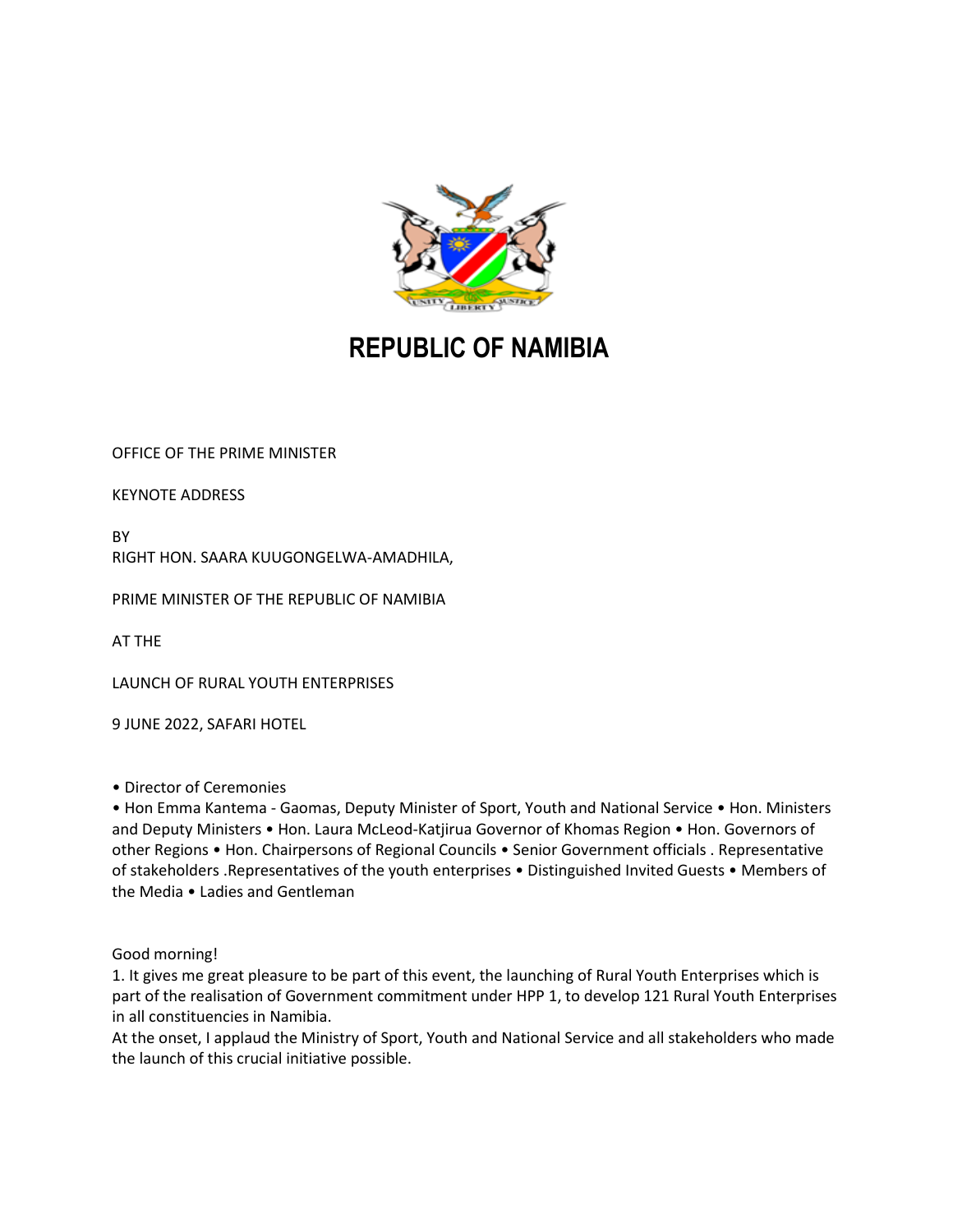2. Vision 2030 recognizes youth development as an important cornerstone in the national efforts to achieve sustainable development , and one of the desired outcomes for the National Development Plan 5 is empowering of women and Youth. In this regard, the Government has initiated national interventions and adopted major action-oriented actions which are being implemented for the development of women and the Youth.

3. One such program introduced to promote youth empowerment is the establishment of 121 sustainable, competitive youth enterprises, as a commitment made under Harambee Prosperity Plan 1, under the Youth Pillar.

4. The aims of the project is to create a minimum of one thousand two hundred and ten (1210) new, direct, permanent and sustainable jobs for youth residing in rural and urban Namibia.

5. Through the establishment and operationalization of the youth enterprises, the aim is also to stimulate the culture and spirit of entrepreneurship and job creation, amongst Namibian youth , and in turn , develop a sustainable youth entrepreneurship programme model. This will also create the space and opportunity for partnership between Government and other stakeholders in the development of the youth owned enterprises.

## 6. I am pleased to note that:

. the implementation of this initiative, commenced with relevant training , with the assistance of UNAM , for the youth who are to participate in the youth enterprises from all our fourteen regions , .that all the 121 rural youth enterprises have already been registered with BIPA, NAMRA, Social Security Commission and the Employment Equity Commission . and the youth enterprises have been assisted to formulate their business plans which have been completed.

This comprehensive approach increase the chances for the success of the established enterprises.

7. The development of Rural Youth Enterprises is part of our national development goals to grow the economy, create employment, and reducing poverty and inequality.

Government alone cannot address all the development challenges facing our country. We need to work with partners from across the entire spectrum of society, including the private sector, civil society, faithbased organisations and development partners.

8. Therefore, all Stakeholders should work together in supporting the Rural Youth Enterprises through funding , mentorship and access to markets .

9. The Development Bank of Namibia has offered a soft loan of N\$8,000,000 that will fund 28 of the 121 Rural Youth Enterprises from all Regions of our country, (two enterprises per Region). I also understand that Likwafela , a NANTU financing scheme, has offered to share its experience in micro finance and its wide network by administering the funding from DBN to the individual youth enterprises . I commend both DBN and Likwafela for responding to the call to support the empowerment of our youth .

10. The activities of the 28 selected Rural Youth Enterprises to be funded relate to the following: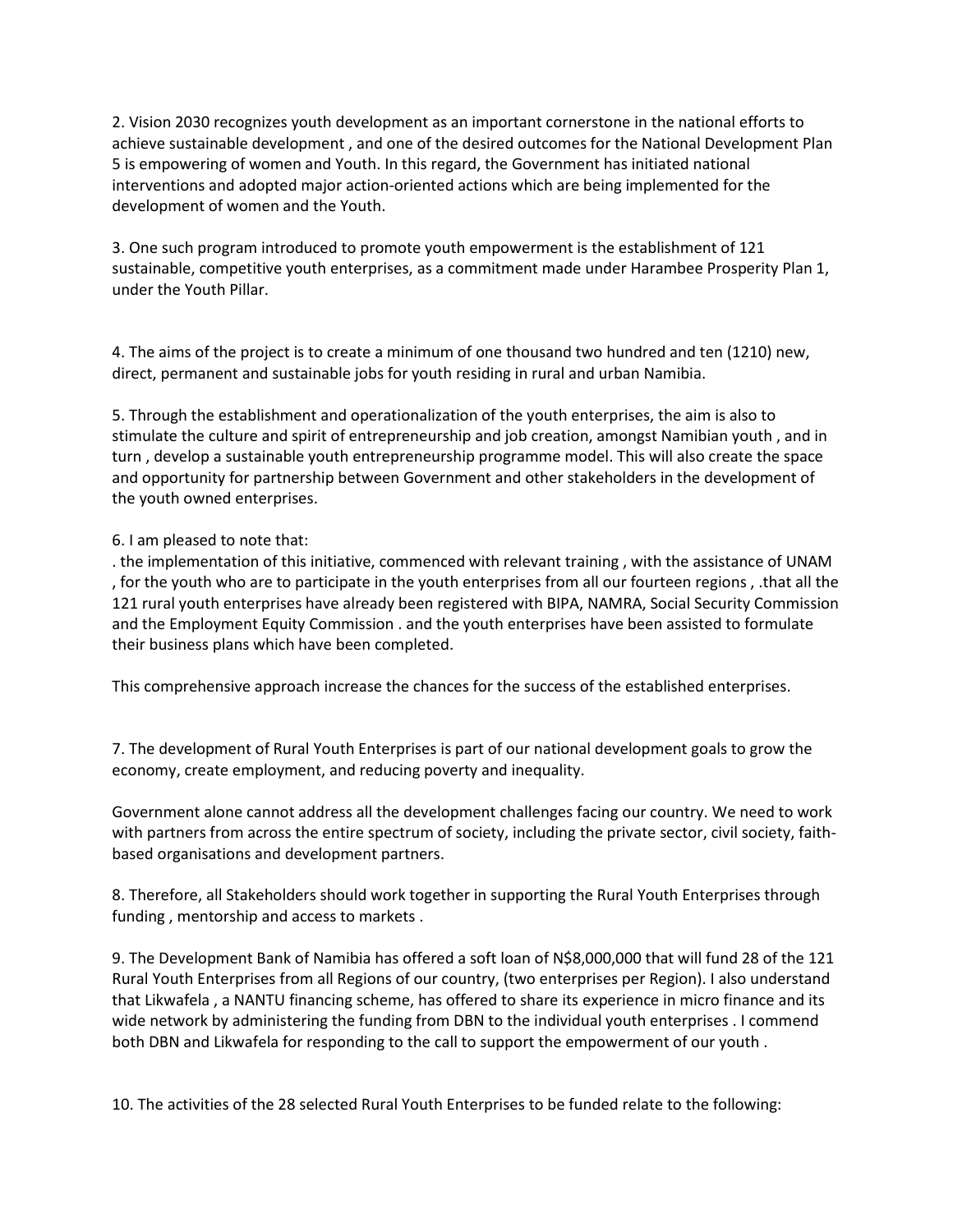| - Leatherworks,                    |
|------------------------------------|
| tailoring,                         |
| cleaning detergents manufacturing, |
| Retail & Bakery,                   |
| Internet Café (ICT),               |
| Printing,                          |
| Brick making,                      |
| Carpentry and Joinery,             |
| Event Management,                  |
| Welding and Fabrication,           |
| Auto Mechanics and                 |
| supplying of Building materials.   |

The remaining 93 rural youth enterprises, of which 37 are agribusinesses, are yet to be funded.

11. The existing facilities offered by government for SMEs and graduates from tertiary education institutions are also open to youth enterprises.

These include the credit facility , the mentoring and venture capital facility , the credit guarantee scheme and the skills based lending for graduates of tertiary education institutions. Further, under the public procurement Program, tenders under the set threshold are reserved for local SMEs , youth and women owned enterprises.

To the beneficiary youth, I encourage you to make optimal use of these facilities. I also encourage you to optimize opportunities offered by digitalization as opportunities in this areas are lucrative and digitalization is the future of business .

12. Finally, I encourage you to be prepared to stay the course and nurture their businesses to become successful , and not to aim for a quick profit.

As many of you have benefitted from training and skills development programs, I encourage you to engage in innovation, and value addition , to create new products , help support the industrialization of the economy and support the resilience of the country, while optimizing job creation.

13.As a government, although we cannot promise you smooth sailing in this initiative, we assure you of our full commitment to walk with you on this exiting journey to become successful entrepreneurs and key stakeholders in our economy.

Seize every opportunity that comes your way, and give it your best efforts.

Remember, every mistake you will make is an opportunity to learn new lessons . So, whenever you fall, pick yourself up and move forward . Only where there is persistence can be success.

I commend you for standing up to be counted amongst the pioneers under this initiative and take charge of your own development.